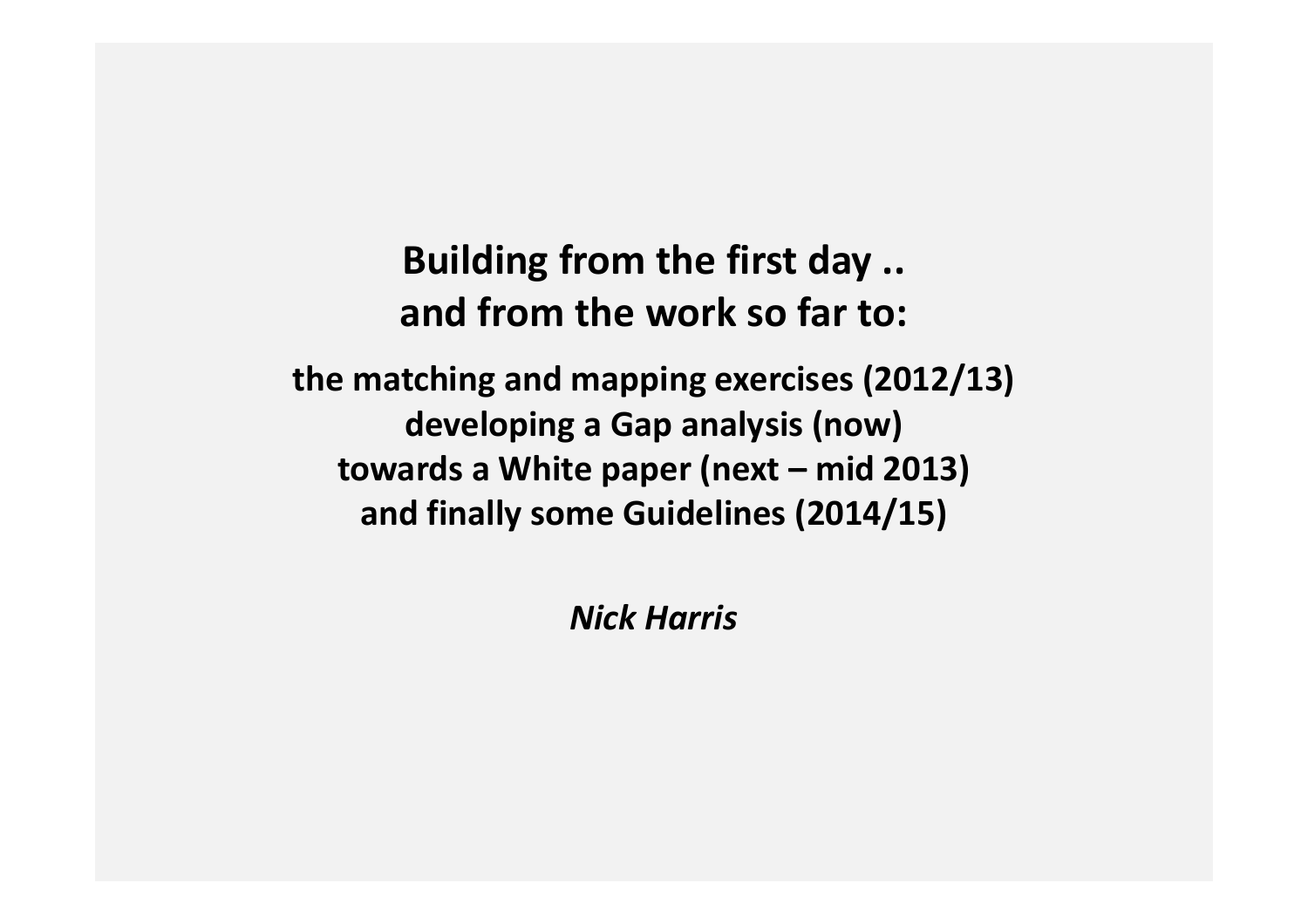#### The 'broad' indicators/dimensions for the gap analysis

… the Gap analysis should …

- Roles, purposes and scope of the HEAC Standards and the ESG $\bullet$ 
	- Complete the matrix started for Rome
	- $-$  Identify differences/gaps in 'the equivalent areas'
- $\bullet$  Identify European-Jordanian differences/'gaps' in importance/priorities
	- Requires European HEIs to undertake HEAC survey
	- (and European agencies to complete their comparative survey)

<u>י</u>

- $\bullet$  Identify the relationships (and patterns) between EQA and IQA
	- Identify trends in changing relationships (and patterns)
	- (Seek to) identify the reasons behind the trends / changes
- $\bullet$ Identify the priorities for 'filling the gaps' - and the constraints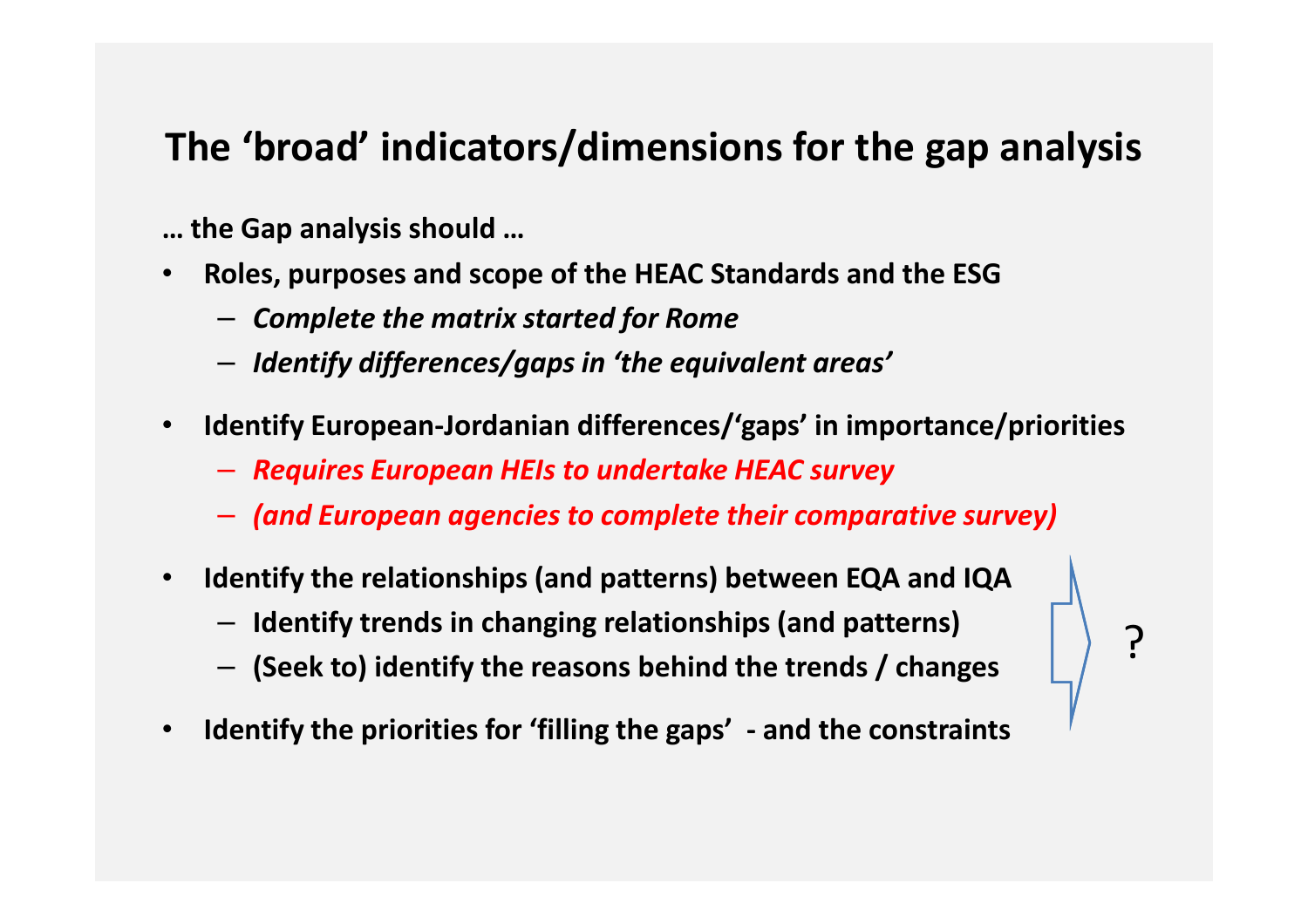## The main 'actors' …**SOCIETY** QA AgencyGovernment**HEIs** PRIVATE**SECTOR**  PUBLICSECTOR

BUT 1: their relative sizes, roles and inter-relationships can vary .... ENORMOUSLY ! .. in different countries and regionsBUT 2: the 'principles' behind these interrelationships are the same AND SHOULD INFLUENCE STRATEGIC PLANNING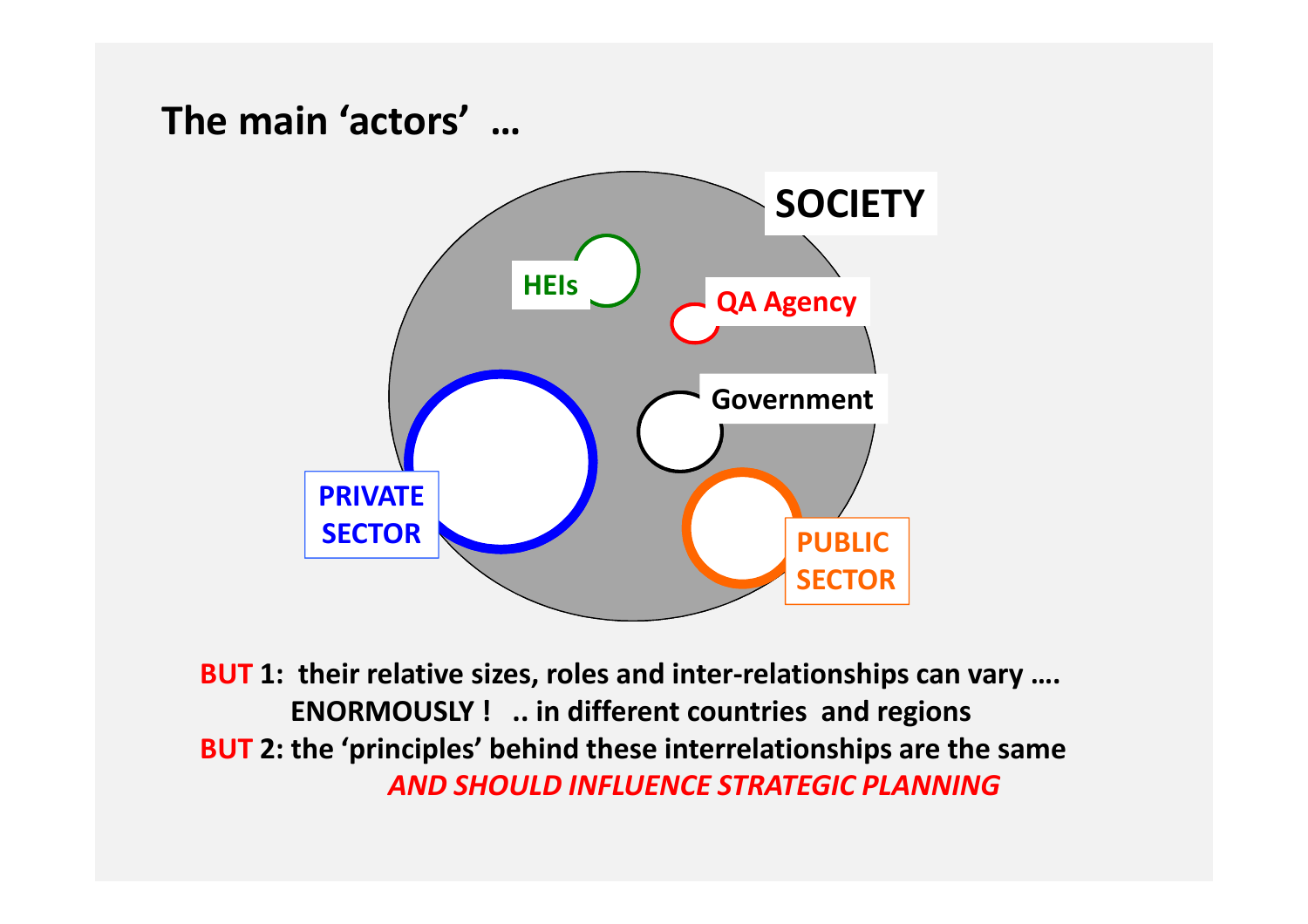#### a Strategic approach  $\partial G$  EQA/IQA  $\,$  .. and the Guidelines ai n $\mathbf{b}$  and

for an HEI – their Strategic  $\Gamma$ ians and QA will be different depending on their current contextsthe *ambitions* they hav $\in$ the *constraints* they face u e**oans** r e

for a QA agency – should  $E \gtrsim 1$  applied ... reflect the diversity of contexts and responsibilities use methods that are valit and proportionate ea a and shift 'focus' (and extent) depending on the 'risk'  $\,$ nrg<br>Gir  $\rho_{\rm D}$ at $\frac{1}{2}$  $\mathbf{r}$ 

Towards a QA 'framework' rather than 'one size fits all' ?

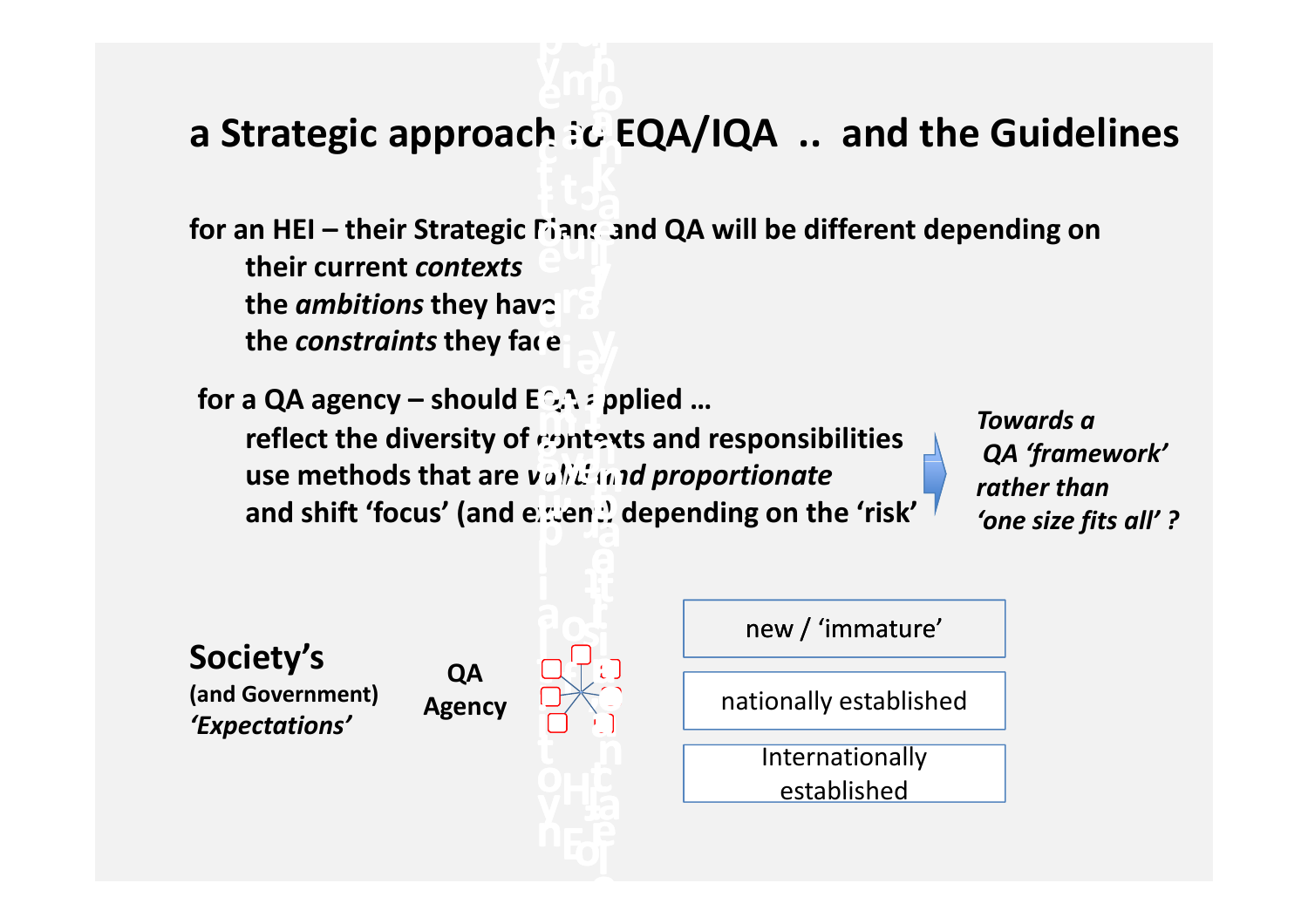### **Inter-relationships of strategic 'drivers' 'balance' between EQA and HEI's IQA**

The main components of 'strategic interactions'

- $\bullet$ 'newness' of HEI
- •regional / national priorities
- •national / international priorities
- •expected mobility of graduates
- •ability to regulation student intake
- •'level' of funding



but …. the 'relative importance' of each will vary from HEI to HEI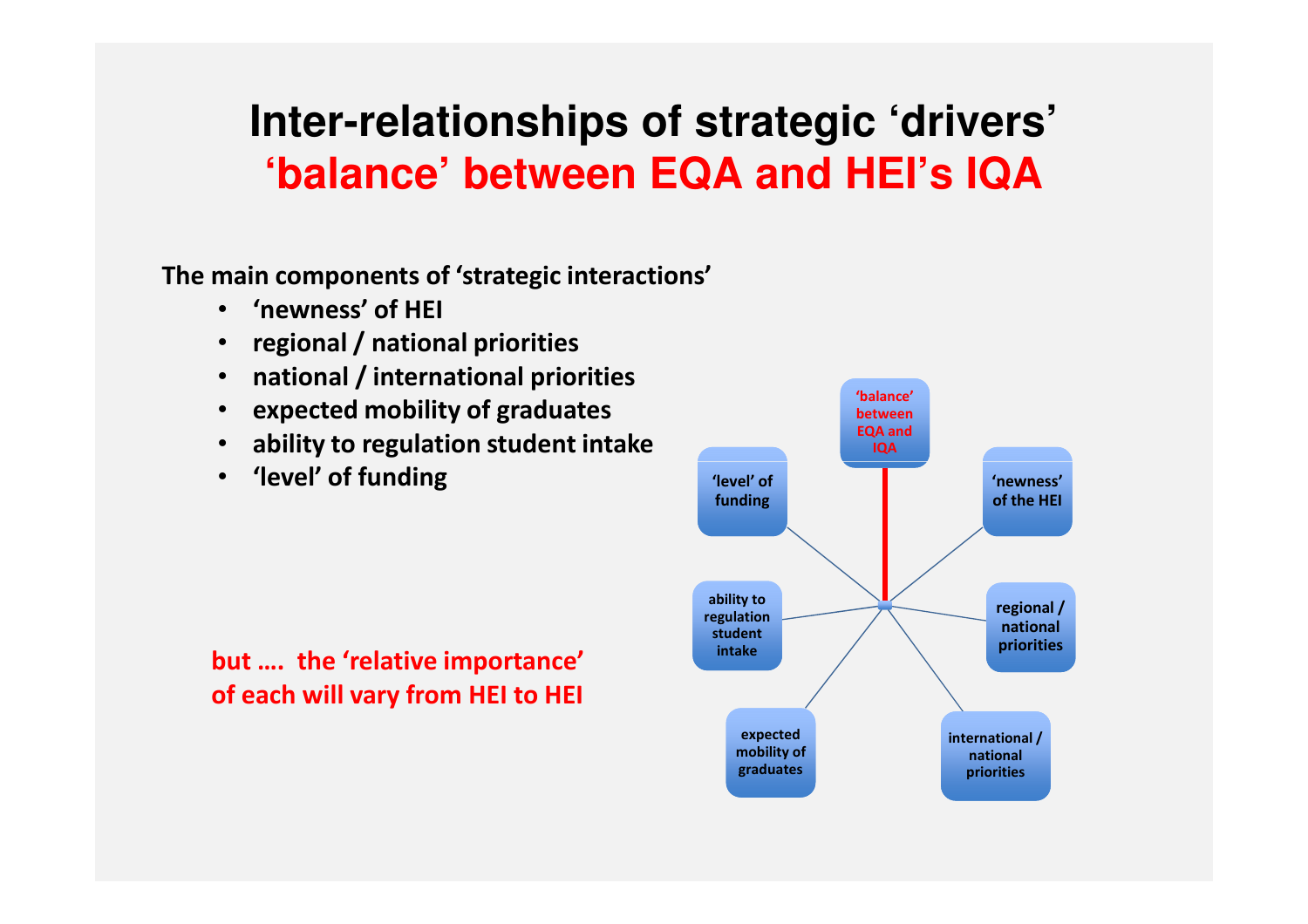#### Can 'flower' diagrams 'point the way'?(to identifying an appropriate 'balance' between EQA and IQA)

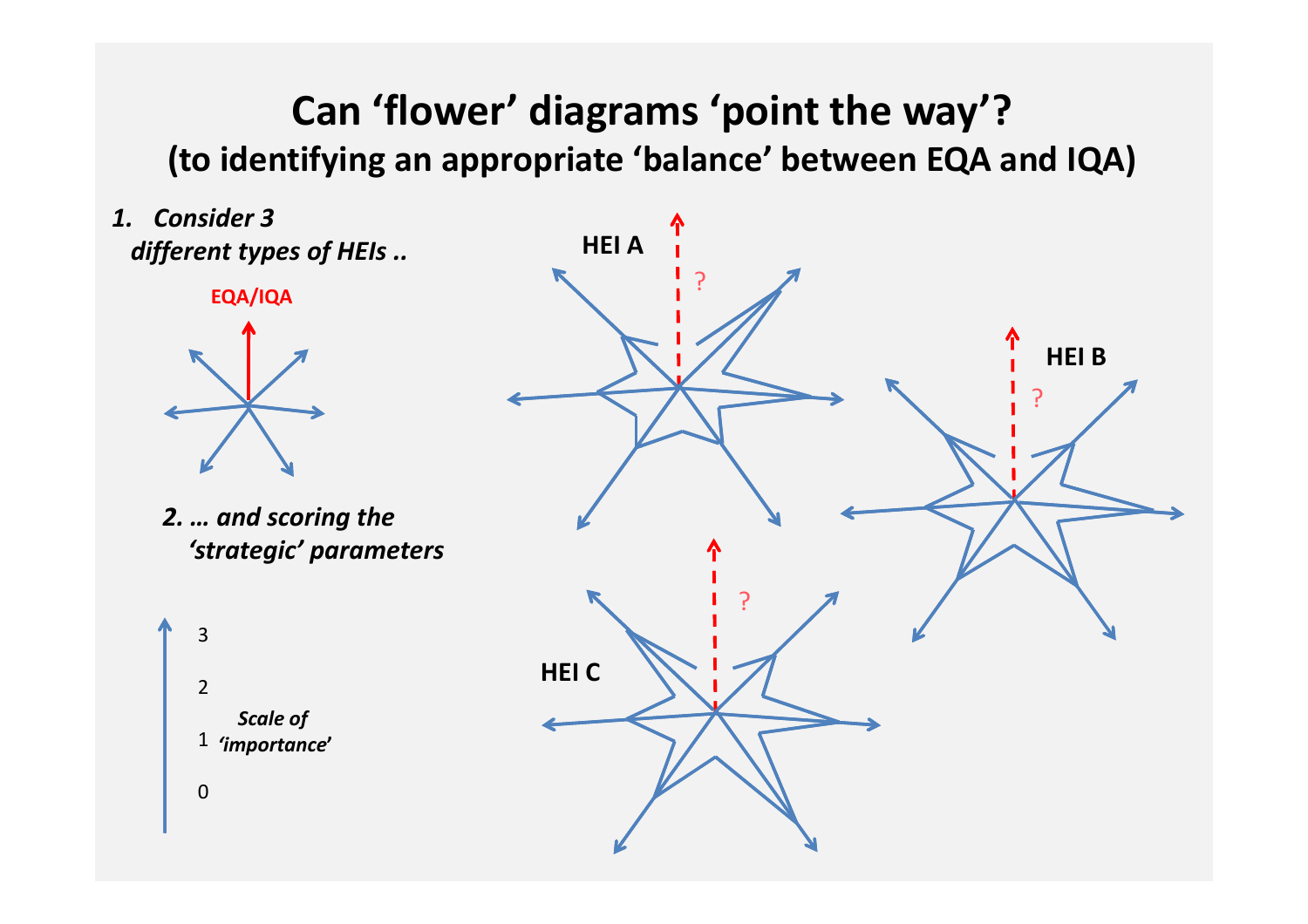### Can the *axis* of 'flower' diagrams 'point the way' (2)?

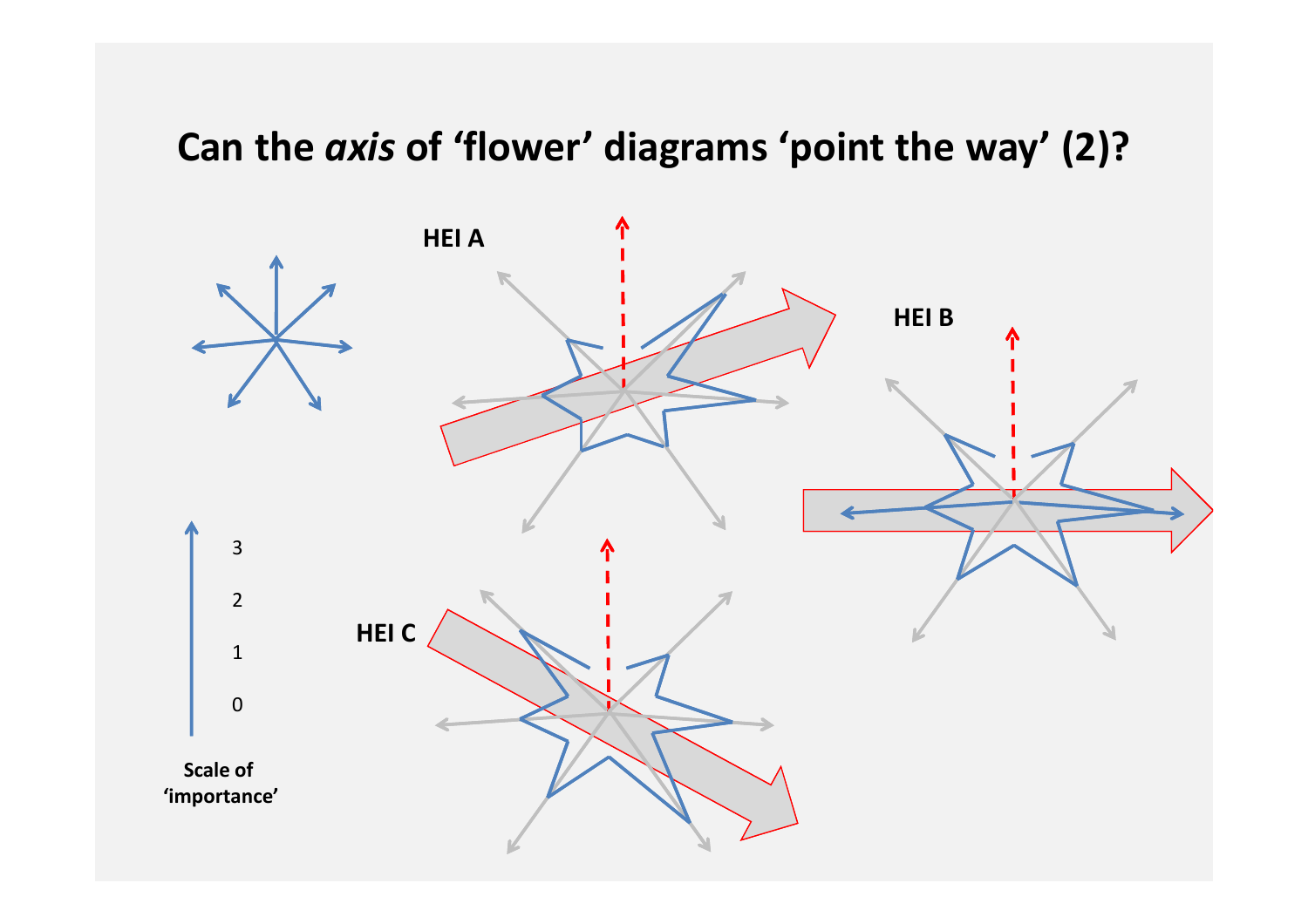# Can 'flower' diagrams 'point the way' (3)?

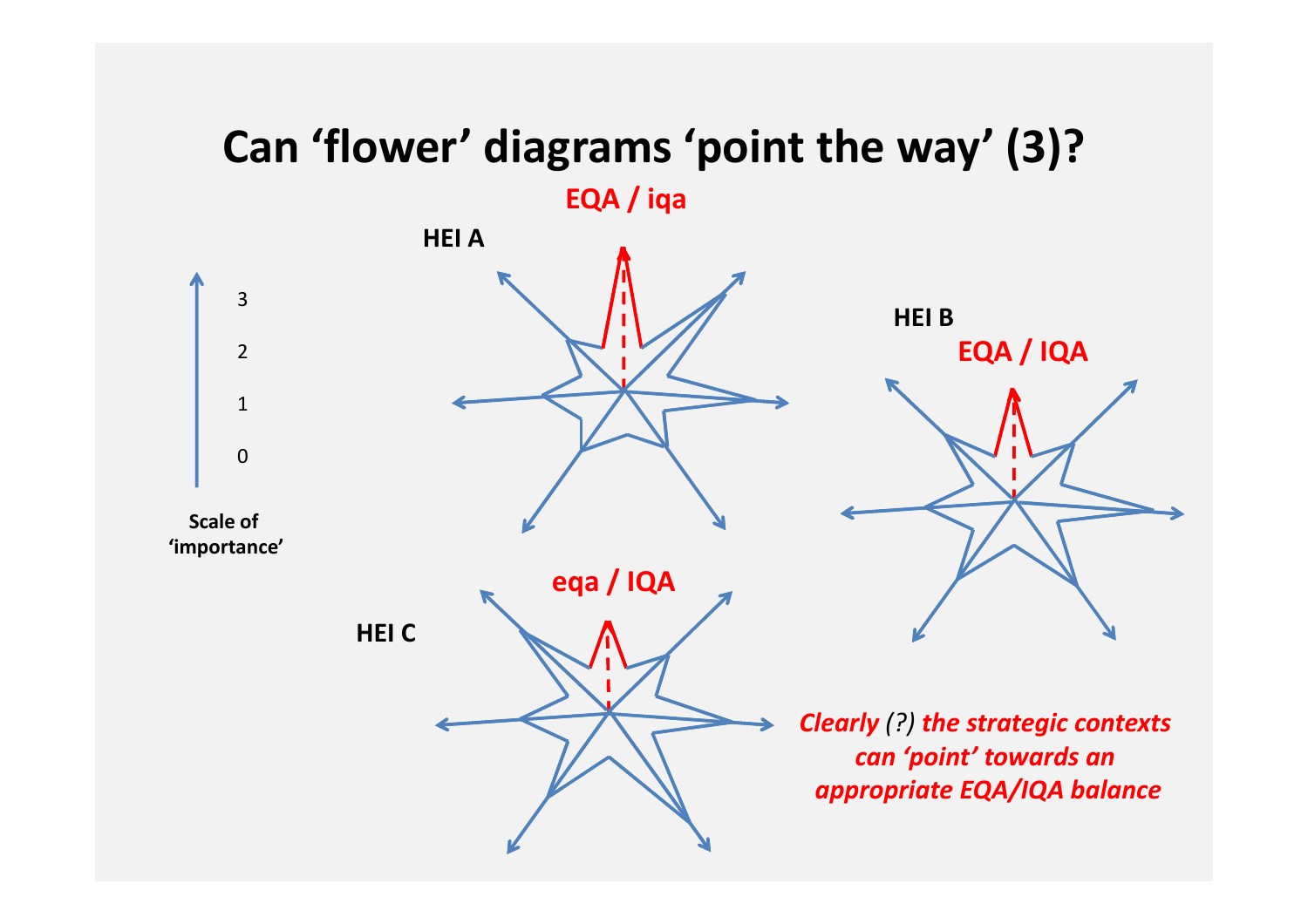#### a Strategic approach  $\partial G$  EQA/IQA  $\,$  .. and the Guidelines ai n $\mathbf{b}$  and

for an HEI – their Strategic  $\Gamma$ ians and QA will be different depending on their current contextsthe *ambitions* they hav $\in$ the *constraints* they face u e**oans** r e

for a QA agency – should  $E \gtrsim 1$  applied ... reflect the diversity of contexts and responsibilities use methods that are valit and proportionate ea a and shift 'focus' (and extent) depending on the 'risk'  $\,$ nrg<br>Gir  $\rho_{\rm D}$ at $\frac{1}{2}$  $\mathbf{r}$ 

Towards a QA 'framework' rather than 'one size fits all' ?